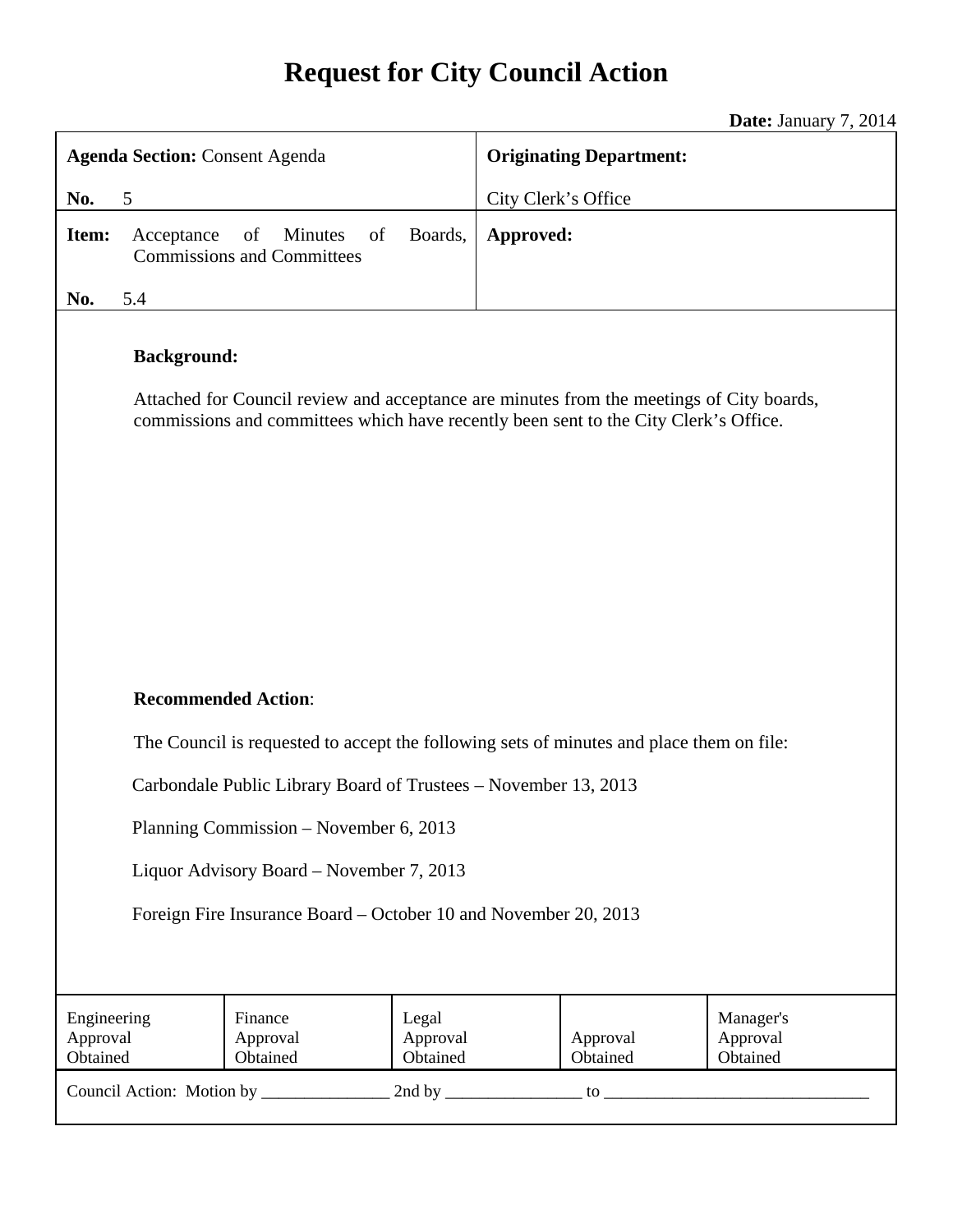## **Carbondale Public Library Board of Trustees**

Wednesday, November 13, 2013 Meeting Room 4:30 p.m. 405 West Main St.

## **MINUTES**

## **Call to order.**

The meeting was called to order at 4:30 p.m.

#### **Roll call.**

Introductions, audience and visitors. Visitors are asked to introduce themselves at this time and present any issues they wish to discuss. Visitors wishing to address specific agenda items will be granted two to five minutes at the discretion of the President, not to exceed a total of twenty minutes.

#### **Present.**

Roland Person, President (1) Philip Brown, Vice President Susan Tulis, Secretary Joyce Hayes Barbara Levine Sharifa Stewart (1) Harriet Simon (1)

#### **Absent.**

Don Prosser, Treasurer (2) Julian Pei  $(1 + 2$  excused)

The number following the Trustee's name indicates the number of absences this fiscal year.

#### **Staff present.**

Diana Brawley Sussman, Library Director Gwen Hall, Finance Manager

#### **Visitors present.**

Harlan M. Bohnsack, Architect, H. Michael Bohnsack Architects Hannah E. Henke, Designer, H. Michael Bohnsack Architects

#### **President's report.**

Harlan Bohnsack presented on progress of the Live & Learn grant construction project. He reported that Wasco Skylight Company has the combined subcontract for the frame and skylight for the entryways. Discussed color selection for canopy structures. Samples will be available later this week. Board members are welcome to stop by to let the Director know what they think of the sample colors. They decided by consensus, that ultimately the color would be the Director's decision in consultation with the architect.

The board reviewed carpet samples for four colors of carpet. Based on a poll, the board chose Brick Yard (earth-tones, predominantly brown). Staff and patrons were polled prior to the board meeting. The Director explained that, looking at the total "tally" from board members, patrons, and staff, 13 people (including 6 staff) preferred the winning Brick Yard color, 12 people (5 staff) preferred Tannery (deep purple-brown tones), 11 people (6 staff) preferred Water Mill (blue tones), 5 people (2 staff) preferred Iron Works (gray tones).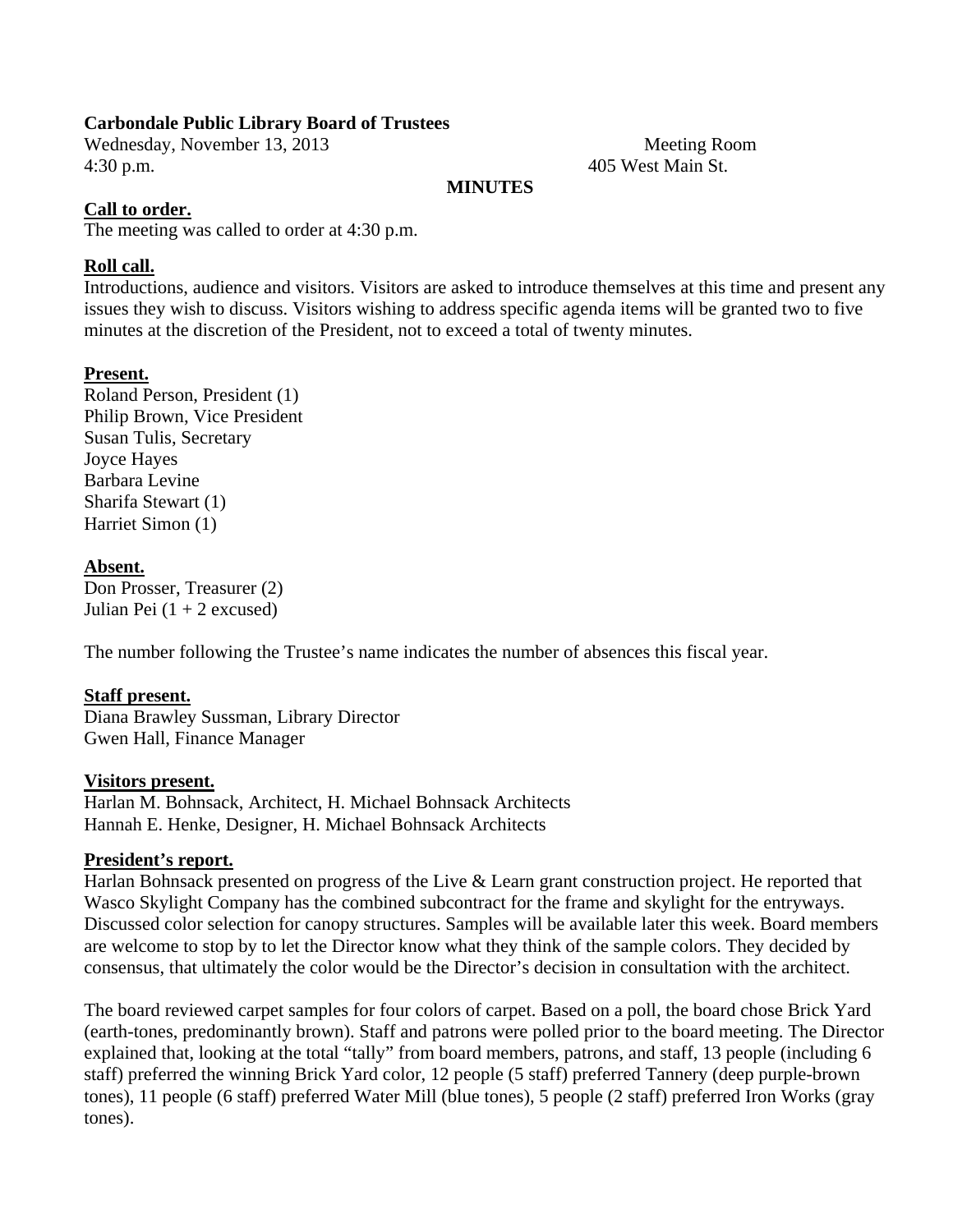## **Secretary's report.**

1. Approval of the October 9, 2013 minutes. Some corrections are needed: list roll call time just once; remove Julian Pei and Don Prosser from "present" list; correct spelling of "Manager". Joyce Hayes made a motion to approve the minutes as amended. Susan Tulis seconded. MOTION passed unanimously.

## **Correspondence and communications.**

No correspondence. The board looked at photos from library programs.

## **Financial report.**

1. Approval of bills payable up to and including bills due November 16, 2013 to December 15, 2013. Philip Brown made a motion to approve payment of bills payable. Harriet Simon seconded. MOTION passed unanimously.

2. Acceptance of the financial report for October 2013. Finance Manager Gwen Hall reported that the library recently received another \$448,000 in property tax revenue. The board discussed the financials. Harriet Simon made a motion to accept the financial report. Joyce Hayes seconded. MOTION passed unanimously.

## **Librarian's report.**

1. Building and grounds maintenance and construction.

a. Carpet selection. See President's Report.

b. Closing library and/or limiting hours and services as needed. Discussed closing during carpeting and tiling. We are aiming for a five day closure, January 6-10, but we'll need to remain flexible as many factors affect construction. The Director will come up with a combination of snow-day pay and on-duty rotation so that there is a constant staff presence for security reasons, perhaps with some incentive for those who work to make it fair. Some employees have projects that can be accomplished when the library is closed, while others do not.

c. Other.

2. Security cameras. Installation is more expensive than anticipated because we don't have drop ceilings. The estimated total for a wired system with seven cameras, plus installation is \$8,820. We can get wireless systems with eight cameras for \$1,836 and the installation would be much less expensive. We are looking into whether wireless cameras will work, and will give us a satisfactory picture quality.

3. 11 Days for Peace / Compassionate City Campaign. The Peace and Compassion Reception was a success, with about 90 participants. The Acting Chair of the Carbondale Human Relations Commission has agreed to help us draft a Compassionate Cities proposal to present to City Council.

- The raffle at the That House exhibit/event reimbursed the library \$104.00, which covers all but \$16 of the Varsity and raffle fees. It was a very affordable program with an estimated attendance of 350 people.

- Part Time Circulation Clerk Brenda Owens retired. We filled the position with Jeff Sheppard. He has a BA in Radio and TV, a good grasp of technology, and library experience. His family is receiving the Family of the Year Award at the Boys & Girls Club of Carbondale this week.

## **Committee reports.**

None.

**Unfinished business.** 

None.

**New business.**  None.

**Other.**  None.

#### **Adjournment.**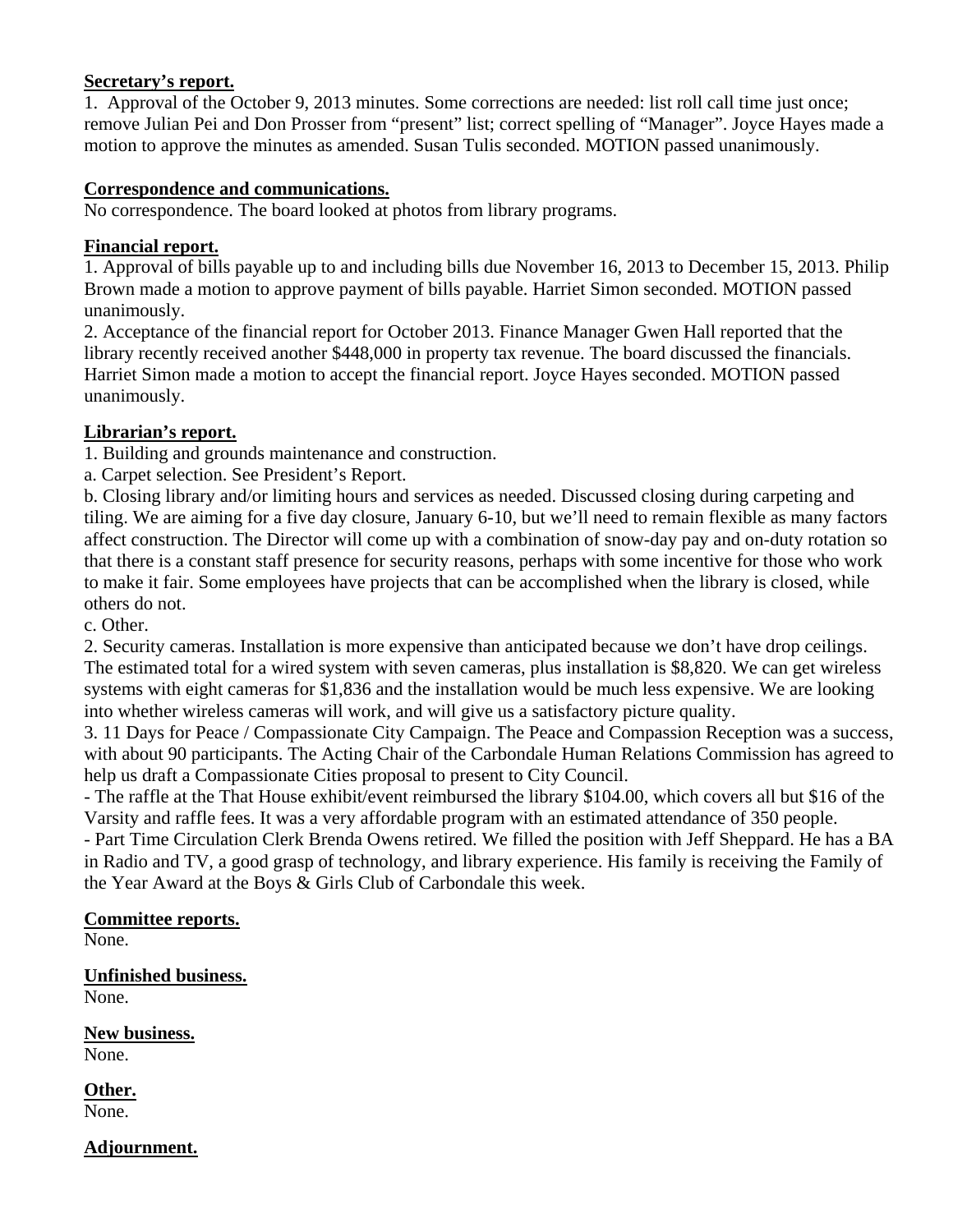Adjourned at 5:33 pm

## **Respectfully submitted:**

Susan Tulis, Secretary

**Prepared by:** Diana Brawley Sussman, Library Director

Next Board Meetings for 2013 (all in Public Library meeting room, 4:30 p.m.): December 11.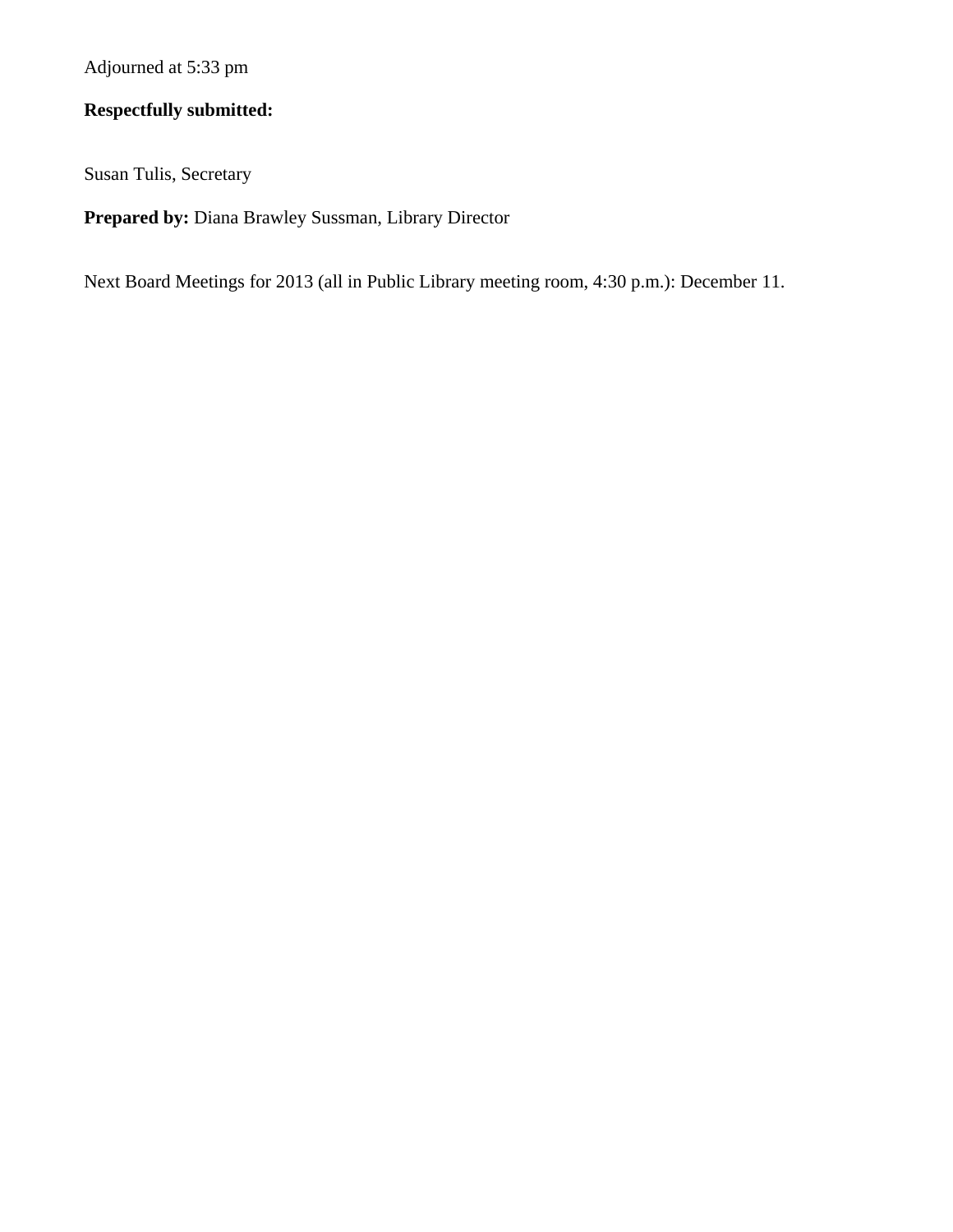## **MINUTES**



**Carbondale Planning Commission Wednesday, November 6, 2013 Room 108, 6:00 p.m. City Hall/Civic Center 7:00 p.m.**

Mr. Grant called the meeting to order at 6:25 p.m.

| <b>Members Present:</b> | Anz, Grant, Kang, Love, Lilly (6:24)<br>Bradshaw (ex-officio) |
|-------------------------|---------------------------------------------------------------|
| <b>Members Absent:</b>  | Barke, Hunsaker, McClurg                                      |
| <b>Staff Present:</b>   | Taylor, Sergeev                                               |

#### **Approval of Minutes:**

Ms. Lilly moved, seconded by Mr. Kang, to approve the minutes of September 18, 2013. The motion to approve the minutes passed on a unanimous voice vote.

#### **Report of Officers, Committees, Communications:**

None

#### **Public Hearings:**

**A. PC 14-10**, Louie Cecil is requesting to rezone 2.5 acres from AG, General Agriculture, to RR, Rural Residential, for property located at 8865 South Giant City Road.

Mr. Grant declared Public Hearing PC 14-10 open and asked Mr. Taylor to read the legal notice.

Mr. Taylor read the legal notice.

Mr. Grant asked Ms. Sergeev to present the staff report.

 Ms. Sergeev, Planner for the City of Carbondale, was sworn in and read parts A and B of the staff report.

Mr. Grant asked if there were any questions of staff.

There were none.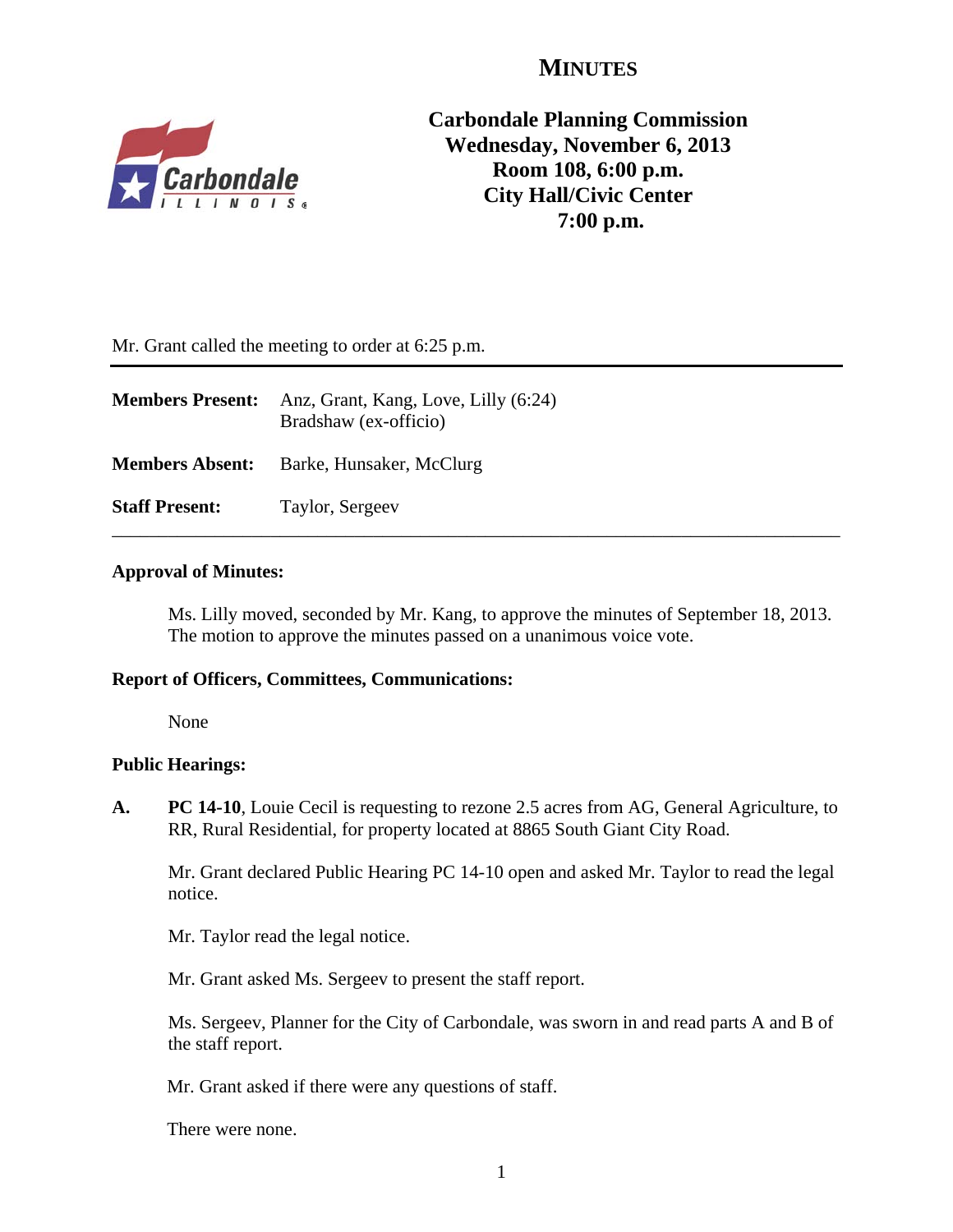Mr. Grant asked if the applicant was present and would like to speak.

The applicant was present, but did not wish to speak.

Mr. Grant asked if anyone wished to speak in favor of the application.

There was no one.

Mr. Grant asked if anyone wished to speak in opposition to the application.

There was no one.

Mr. Grant asked Ms. Sergeev to complete the staff report.

Ms. Sergeev read parts C and D of the staff report, with a recommendation to approve the application for PC 14-10.

Mr. Grant asked if Commissioners had any questions for staff.

There were none.

Mr. Grant asked if there were any questions from anyone to anyone.

There were none.

Mr. Grant closed the public hearing for PC 14-10 and asked for a motion on the findings of fact.

Mr. Kang moved, seconded by Ms. Lilly, that the Commission accept as findings of fact Parts A and B of the staff report for PC 14-10, that the applicant was present and that no one spoke in favor or in opposition.

The motion passed on a unanimous voice vote.

Mr. Grant asked for a recommendation to the City Council.

Mr. Kang moved, seconded by Ms. Lilly, that the Commission recommend approval of PC 14-10.

Roll Call Vote:

 Yes – 5 (Anz, Grant, Kang, Lilly, Love)  $No - 0$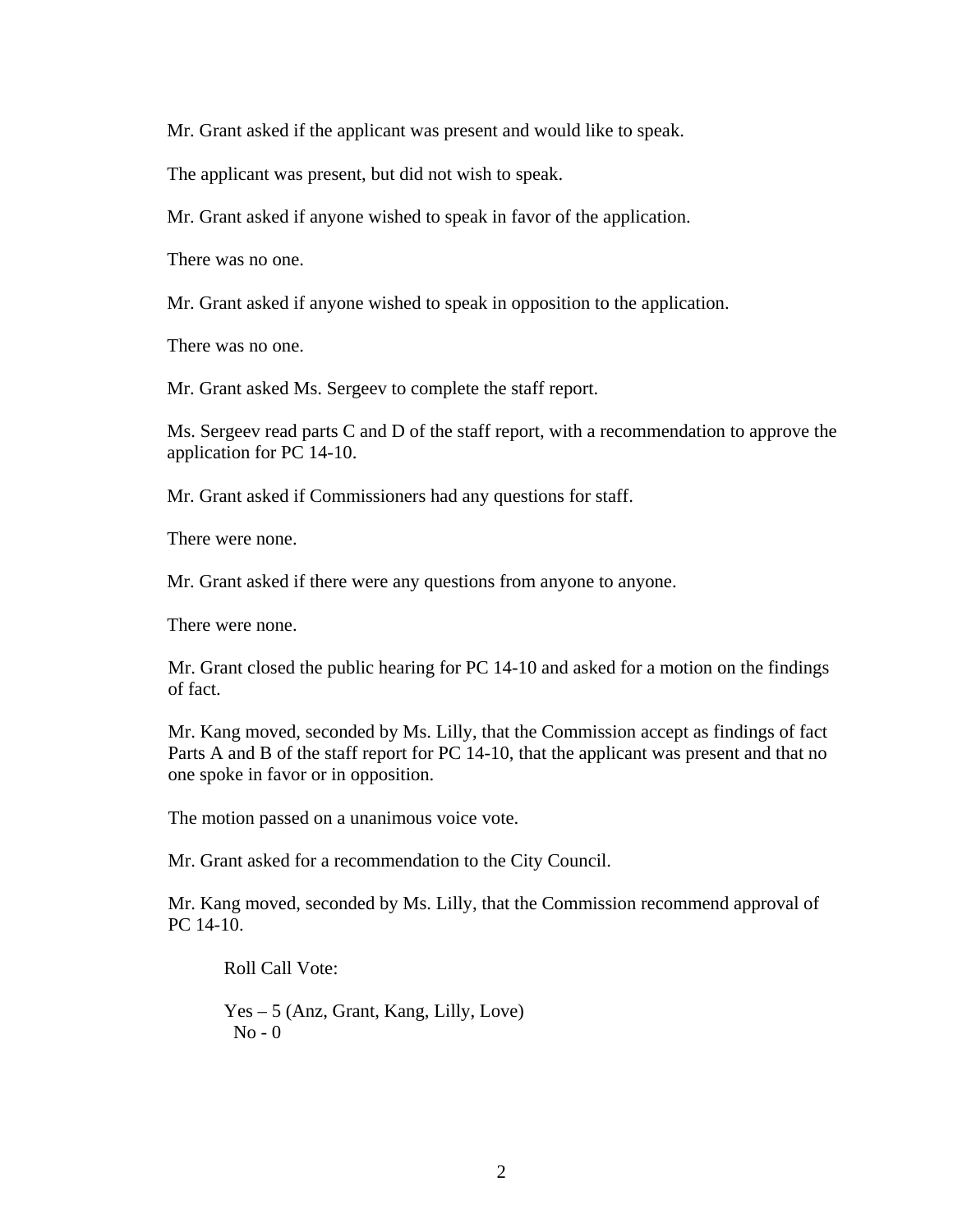#### **6. New Business**

**A.** Proposed Meeting Schedule for Calendar Year 2014

Mr. Grant asked if anyone wished to discuss the calendar.

No one had any discussion.

Mr. Grant asked for a motion to approve it.

Mr. Love moved, seconded by Mr. Kang, to approve the 2014 meeting calendar.

The motion was approved by a unanimous voice vote.

**B.** City Council Agendas of October 8, October 22, and November 5, 2013

Ms. Bradshaw reviewed the agendas as related to Planning Commission activities and other items of interest.

#### **7. Adjournment**

Mr. Grant adjourned the meeting at 6:39 p.m.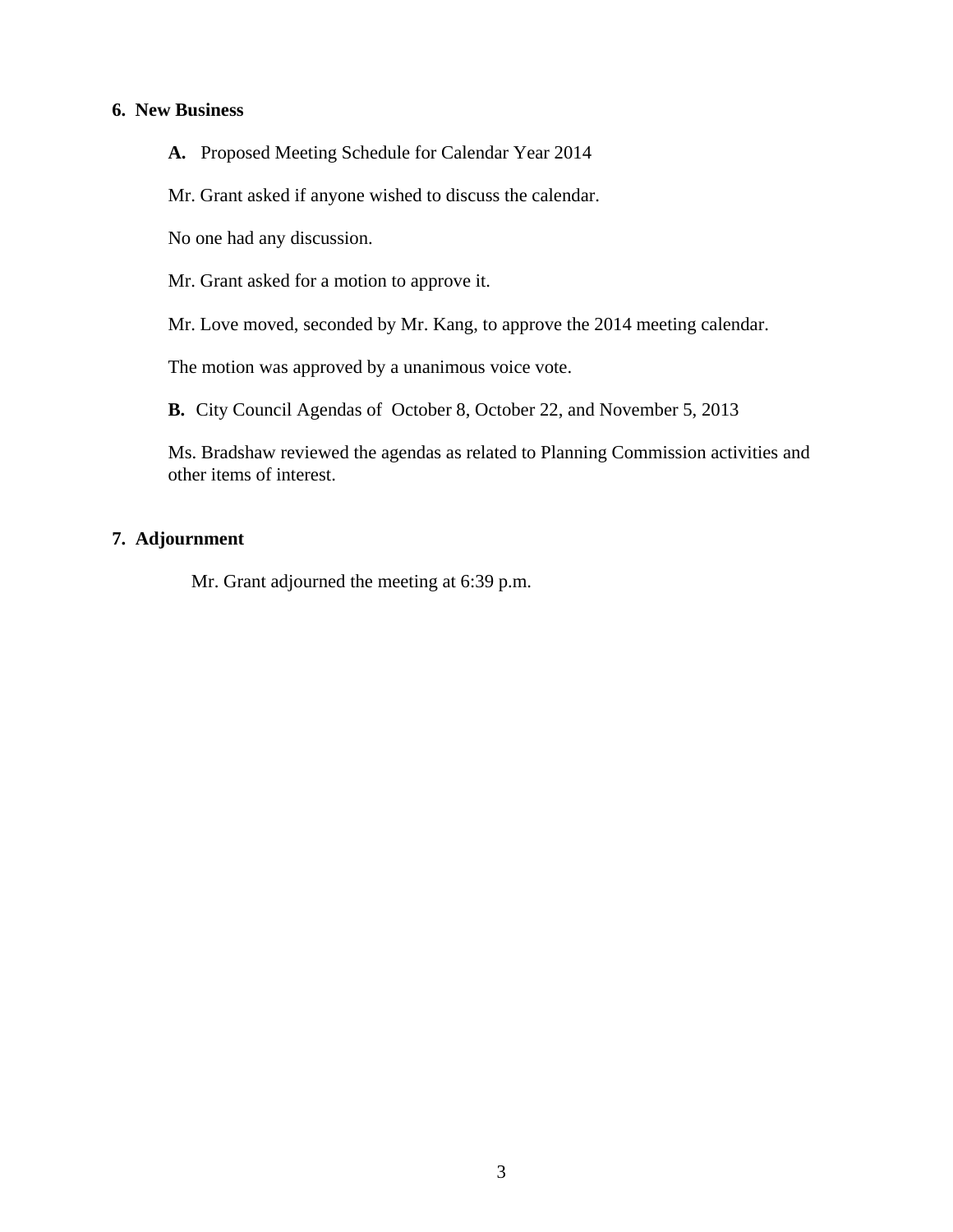

The City of Carbondale's Liquor Advisory Board held a meeting on Thursday, November 7, 2013, in Room 103 of the Carbondale Civic Center, 200 South Illinois Avenue. Vice-Chair Mills called the meeting to order at 5:30 p.m. with the following-named members of the Board present/absent:

#### **1. Roll Call**

- Present: John Mills, Steve Payne, Joyce Webb, Tasis Karayiannis, Sarah O'Dell, and Emily Loehmer
- Absent: Mark Robinson

A quorum was available to take action on the agenda items. City Staff present for the meeting included City Clerk Jennifer Sorrell and Deputy Chief Jeff Grubbs

#### **2. Approval of Minutes**

J. Webb moved, T. Karayiannis seconded, to approve the minutes from August 1, 2013. VOTE: All voted aye, motion declared carried.

#### **3. Consideration of an application for a Class A2 BG (Restaurant - all alcoholic liquors - with Beer Garden/Outdoor Café) from Flame Eatery & Wine Bar, LLC, d/b/a Flame Eatery & Wine Bar, at 501 East Walnut Street**

 Shawn Williams, owner and manager, was present to answer questions from the Board. Mr. Williams indicated that the operation would continue to operate as a restaurant/bar. J. Mills asked if the applicant intended to have music outdoors in the beer garden/café and the applicant indicated no. He discussed his plans for the menu which includes steaks, pasta, and seafood, along with an extensive appetizer menu, which he will be calling "shareables." J. Mills asked about the applicant's experience with alcohol and his plans to provide BASSET training for his employees. Mr. Williams indicated that he has experience in the restaurant business and with alcohol sales due to his prior association with the Newell House and noted that his policy is that any employee who comes in contact with a guest will be trained. When asked about any plans for changes to the layout of the building, the applicant replied that it would largely stay the same, but would include a private room for meetings where the salad bar used to be located. Mr. Williams indicated that his kitchen would stop full-menu service around 10:00 p.m. T. Karayiannis remarked on his familiarity with the location and wished him luck.

 MOTION: J. Webb moved, T. Karayiannis seconded, to recommend approval of an application for a Class A2 BG liquor license to Flame Eatery & Wine Bar at 501 East Walnut Street, contingent upon receipt of outstanding items. VOTE: All voted aye, motion declared carried.

#### **4. Consideration of an application for a Class A1 BG (Restaurant – beer and wine only – with Beer Garden/Outdoor Café) liquor license from Sy Moon, Inc., d/b/a Mélange Café, at 607 South Illinois Avenue**

 Sunyoung Moon and Wanki Moon were present to answer questions from the Board. Mr. Moon indicated that the menu would be predominantly sandwiches, soups, salads and coffee and that the business would close at 9:00 p.m. J. Mills asked if the hours would be different for the weekend and Mrs. Moon stated that the business would be closed on Sundays and keep the regular 9:00 closing on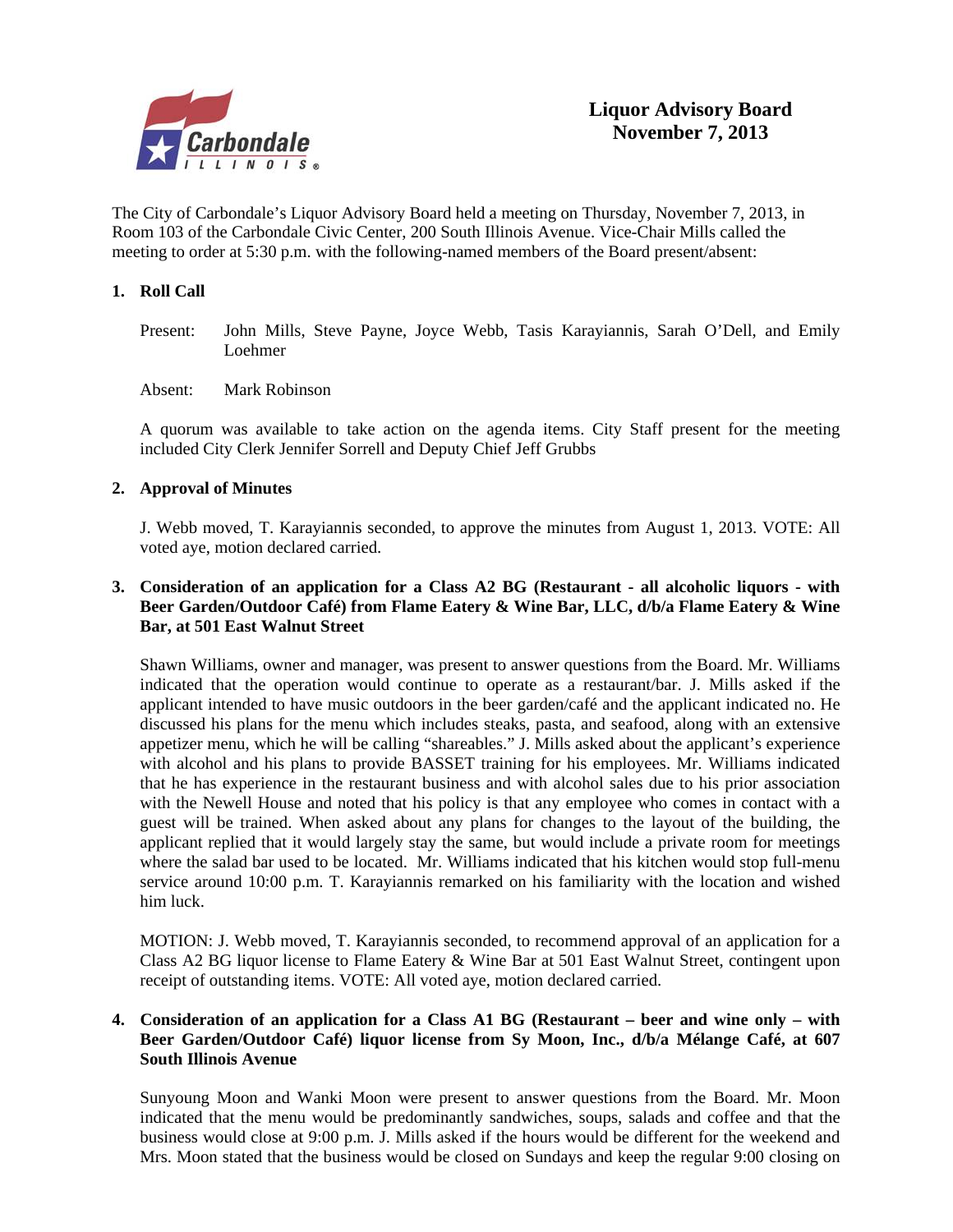Saturdays. J. Mills explained to the Board that the application was for beer and wine sales only. J. Mills asked about any remodeling plans and Mr. and Mrs. Moon indicated that they had no plans for remodeling, but had spent the majority of the summer cleaning the location. J. Webb stated she was happy to see that the restaurant would be back in operation and asked how long the building had been empty. The applicants indicated 2 or 3 years. J. Mills commented that the financial information section of the application does not really request much detail to determine if there was sufficient operating capital beyond the funds required for the initial start of business. J. Mills asked about the prior experience of the applicants in operating a restaurant. Mr. Moon stated that his wife had opened Kaya ten years ago, but had sold the business after three years. J. Webb asked when the business would be open and Mr. Moon indicated that it was already open.

 MOTION: S. O'Dell moved, J. Webb seconded, to recommend approval of the request for a Class A1 BG liquor license for Sy Moon, Inc., d/b/a Mélange Café, at 607 South Illinois Avenue, pending receipt of all outstanding items. VOTE: All voted aye; motion declared carried.

 Following the vote, Mr. Mills stated from his personal perspective that it might be nice to lower the exterior wall facing the road so that customers could watch the world go by. Mr. Moon indicated that he does not like it either, but was not able to make that change. T. Karayiannis remarked it might be the owner's idea.

#### **5. Review of First Quarter Reports for the 2013-2014 Liquor License Year**

The Board individually reviewed the reports for a moment. T. Karayiannis noted that the larger places received some violations and that the few citations for service to a minor were a greater concern than for those citations issued to individuals in possession of alcohol. He then commented that the numbers appear to be less than before.

 S. Payne asked Deputy Chief Grubbs for his assessment of the reports. The Deputy Chief indicated that they aren't necessarily representative of the number of actual violations occurring on a daily basis, and that compliance checks are part of the duties for police, but at times there may not be a sufficient amount of time to perform such checks. He noted that as long as there are people under the age of twenty-one in a bar, there will be issues with underage drinking. Deputy Chief Grubbs remarked that it is not uncommon that the most popular venues will have the highest amount of violations due to a higher occupancy throughout the week and especially on the weekends. He noted it is easier for those underage to try to blend into the crowd when there are 200 to 300 people present than at smaller establishments. J. Webb asked Deputy Chief Grubbs about the use of altered IDs. He stated that there are some false IDs used, but the majority of those cited have legitimate IDs and are stamped "under 21." He noted that the police department has been in favor of some sort of wristband system, which might help make the individual more readily identifiable as being underage thereby making it more difficult for them to openly consume alcohol. J. Mills recalled that wristbands were used a long time ago. Deputy Chief Grubbs noted that it wouldn't eliminate underage drinking, but would make it more obvious to bar staff and police. J. Mills noted that it was used for the Pig Out. S. Payne asked if the Deputy Chief felt that the numbers were reasonable and he indicated that he feels some establishments do a better job of policing themselves and commended Ms. Sally Carter. He felt that the establishments could be more diligent and remarked on the negative occurrences which arise from alcohol consumption were of the biggest concern, such as fighting and bodily injuries. He noted beyond that, it was for the Board and Commission to determine what is acceptable in relation to the numbers. J. Mills asked the City Clerk to check with Janet Vaught or Jeff Doherty to find out when wristbands were used and why they were stopped. E. Loehmer asked a question regarding a month by month breakdown of citations per establishment and the City Clerk explained where the information was located. J. Mills commented on the effectiveness of changing the entry-age to 21 years of age during Polar Bear.

 MOTION: J. Webb moved, T. Karayiannis seconded, to accept the First Quarter Reports for License Year 2013-2014 and forward them to the Liquor Commission for final approval. VOTE: All voted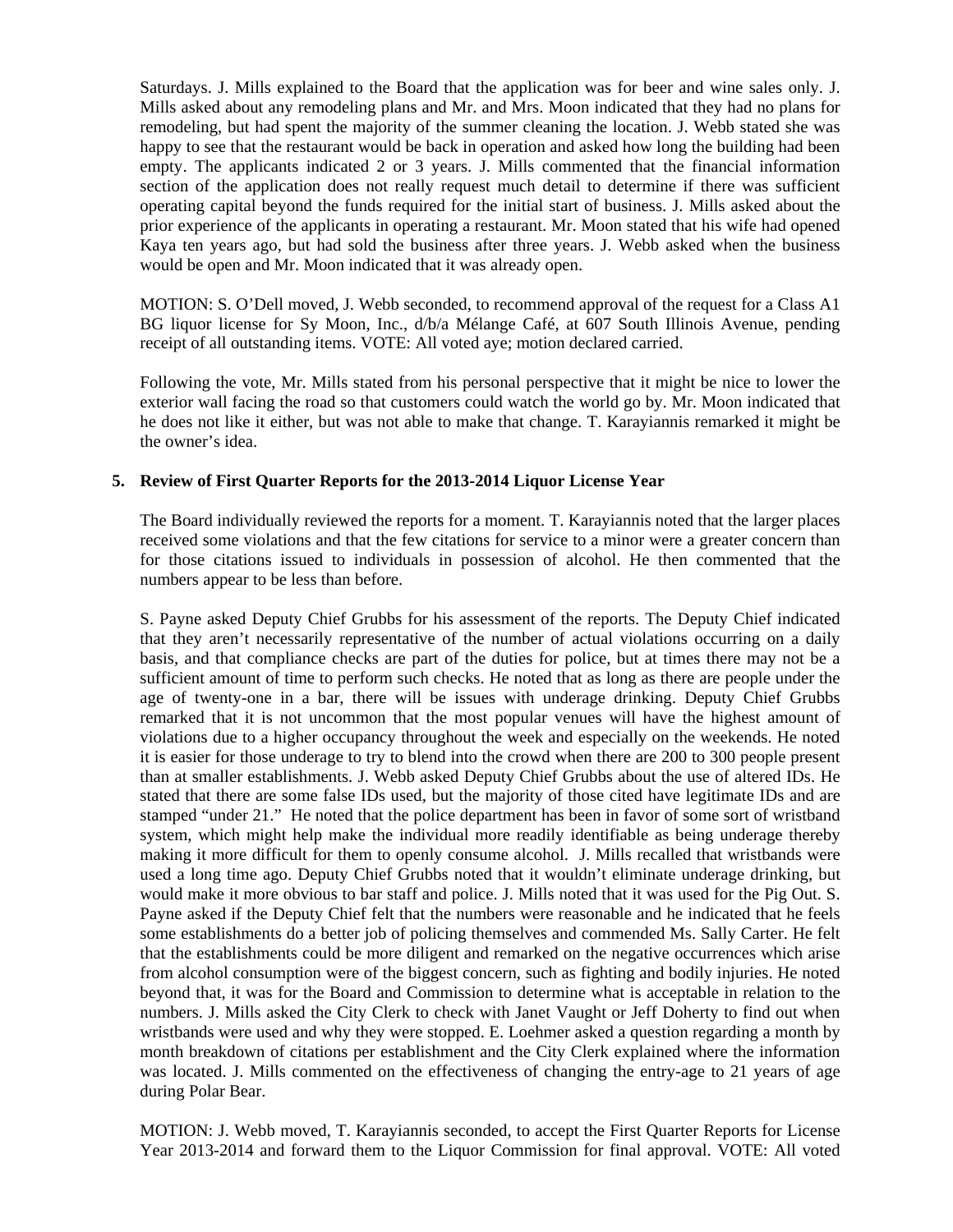aye; motion declared carried.

#### **6. Additional New Business – Discussion Only**

 J. Mills remarked that he felt that the matter of sales of alcohol by convenience stores would be reappearing before the Board. He noted that the initial vote had been to deny those sales and since that time he has spoken with some people who are involved in the liquor business and for whom he has much respect, and they shared that they had experienced considerable business loss with allowing grocery store sales. Mr. Mills indicated that he is a firm believer in free enterprise, but at the same time he did not want to purposely drive anyone out of business. J. Mills and J. Webb briefly discussed Ms. Webb's concern with sales from convenience stores. J. Mills noted that he had to rethink his position on what is good for the town. T. Karayiannis stated that liquor stores had lost business, as much as up to 30%. He commented that when he was operating a liquor store, he believed the City wanted liquor access to be difficult and that the way things are now, shoes stores may be able to sell. J. Mills, J. Webb, and T. Karayiannis commented on the difference between Carbondale and other nearby cities. T. Karayiannis expressed that eventually some stores will close. He remarked that liquor is not like any other business because it has a lot of constraints and expenses that other businesses don't have. Mr. Karayiannis indicated that some people who bring up competition do not have an understanding of competition because they work for the government in some capacity. J. Mills stated that he had done some price checking and that some of the larger places were running things at cost. T. Karayiannis stated that licensees who have nation-wide businesses receive money back from the producer, allowing them to sell the product at cost and still make a profit. J. Mills indicated that as a business starts to struggle, they may look at cutting corners.

\_\_\_\_\_\_\_\_\_\_\_\_\_\_\_\_\_\_\_\_\_\_\_\_\_\_\_\_\_\_\_\_\_ \_\_\_\_\_\_\_\_\_\_\_\_\_\_\_\_\_\_\_\_\_\_\_\_\_\_\_\_\_

#### **7. Adjournment**

Meeting adjourned at 6:06 p.m.

Jennifer R. Sorrell, City Clerk Date Approved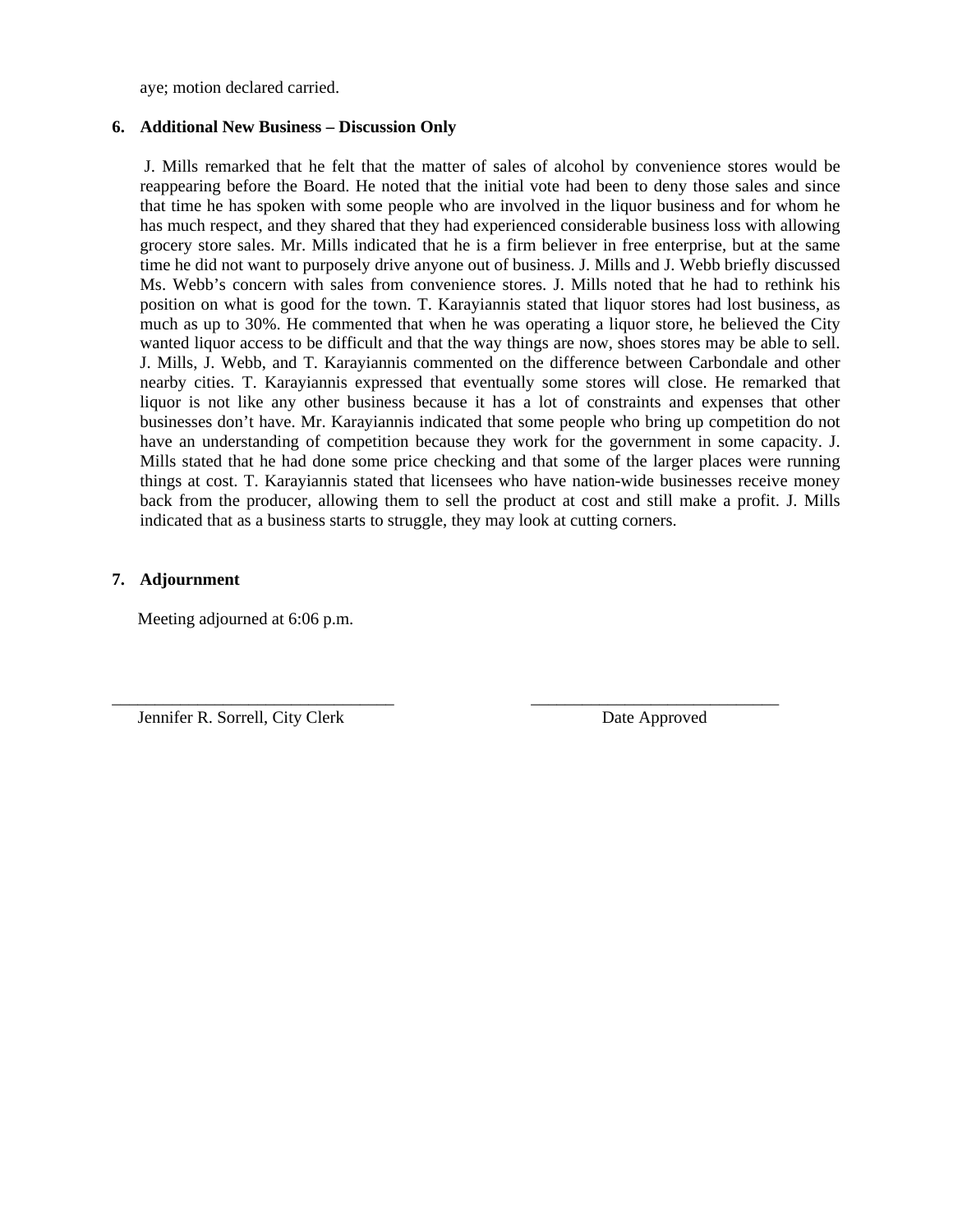## **CITY OF CARBONDALE, ILLINOIS FOREIGN FIRE INSURANCE BOARD**

## **MEETING MINUTES 5:00 PM, OCTOBER 10TH, 2013 FIRE STATION #1, 300 S. OAKLAND AVENUE**

**PRESENT:** CHIEF JOHN MICHALESKO, CAPTAIN MIKE RISHEL, ROB MILLER, SEAN SHERWOOD. **ABSENT:** RON STOLZ, WESLEY CLEMMONS, DYLAN FAIRFIELD **GUESTS**: NONE

## **CALL TO ORDER**

The meeting was called to order at 5:13 PM by Mike Rishel.

## **MINUTES OF PREVIOUS MEETING**

A motion was made by John Michalesko to approve the previous meeting's minutes, second by Rob Miller and all in favor.

## **TREASURER'S REPORT**

SEAN SHERWOOD REPORTED A BALANCE OF \$36,265.65 WITH OUTSTANDING EXPENDITURES TOTALING \$1,040.49, LEAVING A CURRENT AVAILABLE BALANCE OF \$31,225.16. OUTSTANDING EXPENDITURES INCLUDED A YETI COOLER, A CHAIN COME-ALONG AND MEDIACOM BILL.

## **UNFINISHED BUSINESS**

Two items needed to be purchased including a Yeti cooler (\$429.99) and a chain come-along (\$120.00). Rishel's and Fairfield's boots had been taken back to Priority Sports and store credit was given. A motion was made by Mike Rishel to approve up to \$240.00 for two pair of boots for Rishel and Fairfield, Sean Sherwood seconds and all in favor.

## **NEW BUSINESS**

A motion was made by Sean Sherwood to purchase three helmet lights for up to \$140.00 each, John Michalesko seconds and all in favor. Motion was made to purchase drip pans for grill for \$5.99 by Sean Sherwood, second by Rob Miller and all in favor. Sean Sherwood made a motion to purchase a grill brush for each station at \$10.00 each totaling \$20.00, John Michalesko seconds and all in favor. A motion was made to purchase a plastic tote for station 1 for \$2.98 by Sean Sherwood, second by Mike Rishel and all in favor. Sean Sherwood made a motion to buy a metal shelving unit for the kitchen at station 1 for \$165.43, Mike Rishel seconds and all in favor. Mike Rishel made a motion to continue to pay the Mediacom bill at the current rate and then restructure the services after moving into the new station, Rob Miller seconds and all in favor. A motion was made by Rob Miller to purchase a button maker for \$399.95 and a button cutter for \$179.95, Mike Rishel seconds and all in favor. A motion was made by John Michalesko to purchase three parkas for each Assistant Chief not to exceed \$1,000.00 for parkas and lettering, Rob Miller seconds and all in favor.

## **ANNOUNCEMENTS AND ADJOURNMENT**

The next meeting to be scheduled for December  $12<sup>th</sup>$ , 2013. Rob Miller made a motion to adjourn, Sean Sherwood seconds and all in favor at 5:45 PM.